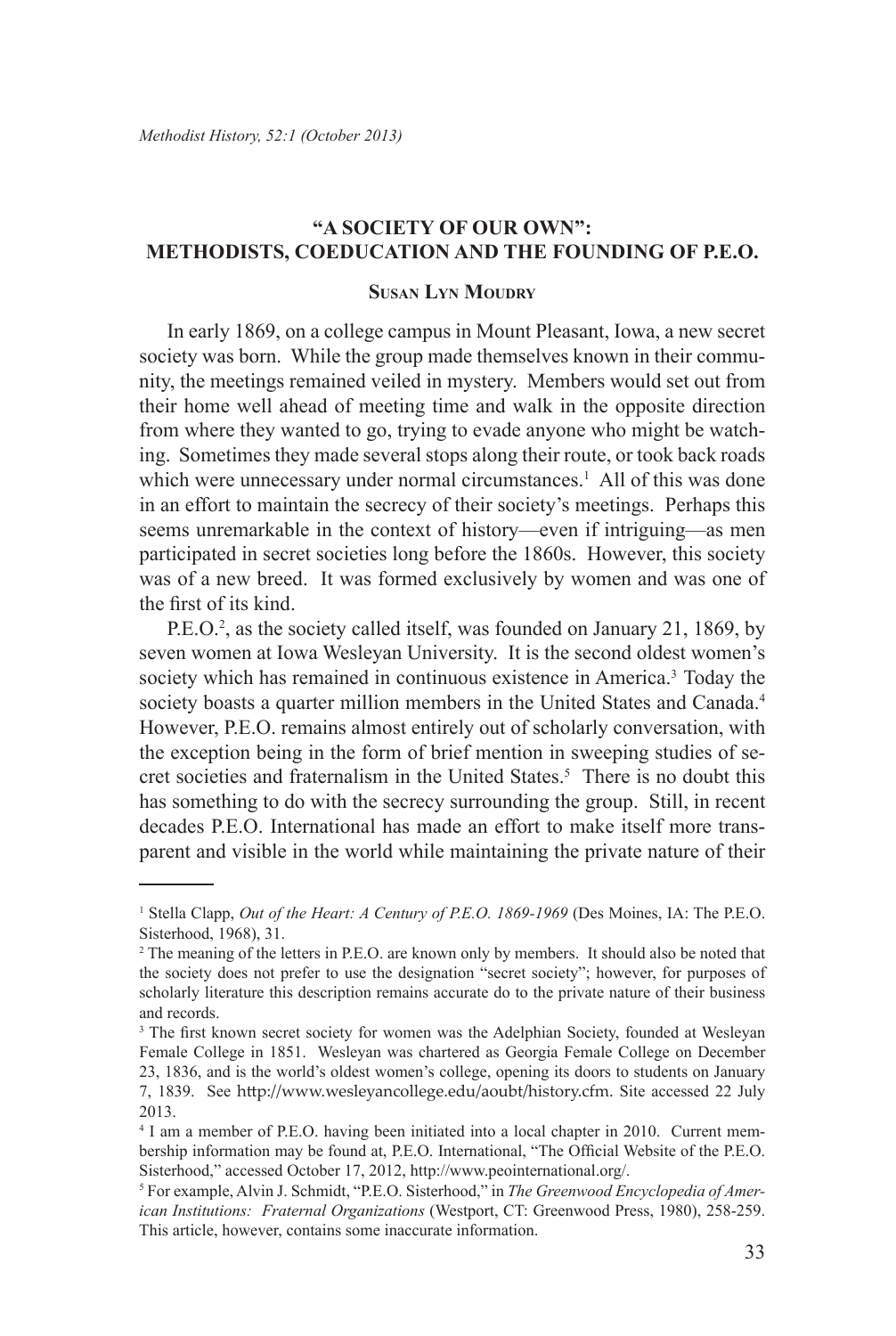meetings and organization. Today, the phrase "Philanthropic Educational Organization" is used as a descriptive way to refer to the sisterhood, reflecting the group's mission. Their public website describes the group, saying, "P.E.O. is a philanthropic organization where women celebrate the advancement of women; educate women through scholarships, grants, awards, loans, and stewardship of Cottey College;<sup>6</sup> and motivate women to achieve their highest aspirations."7

With that in mind, the primary goal of this essay is to bring P.E.O. into the scholarly discussion of American women's history. The emphasis placed on women's studies in recent years has brought topics such as women's fraternities, the Women's Christian Temperance Union and women's journals into prominent historical discussion. Given its early formation and its continued cultural impact, P.E.O. is appropriately added to this discussion. Secondly, this essay will record the strong ties between Methodism—throughout meaning the Methodist Episcopal Church—and the founding of P.E.O. I will argue that Methodist advances in education, specifically coeducation, in the late 1800s created the environment for the formation of P.E.O., demonstrating a significant link between Methodist history and the evolving role of women in American society.

#### **Methodists, Education and Iowa Wesleyan University**

 Before discussing the specific setting of Iowa Wesleyan University where P.E.O. was founded—it is necessary to set the stage for Methodist interaction with higher education in the 1800s. Throughout the nineteenth century, the Methodists engaged actively in the Sunday School and common school movement. American Methodism's heretofore limited involvement in establishing institutions of higher learning was dramatically altered by the General Conference of 1820, which adopted the following resolution: "That it be, and is hereby recommended to all annual conferences, to establish, as soon as practicable, literary institutions, under their own control, in such way and manner as they may think proper."<sup>8</sup> For the rest of the nineteenth and into the early twentieth centuries, higher education was a significant missional focus for American Methodists. As early as 1828, a national-level committee on Education gave structure to such concerns.<sup>9</sup> Further evidence for this trend is provided by denominational publications. Sylvanus Duvall notes that after 1830, there is a significant increase in the number of arti-

<sup>6</sup> Cottey College of Nevada, Missouri, was founded in 1884 by Virginia Alice Cottey Stockard. After herself becoming a member of the P.E.O. Sisterhood, she recognized that the goals of the College and of the Sisterhood were strikingly similar. She made a gift of the College to the P.E.O. in 1927, making Cottey College the only nonsectarian college both owned and supported by women. See http://www.peointernational.org/cottey-college. Site accessed July 22, 2013.

<sup>7</sup> P.E.O. International, "The Official Website of the P.E.O. Sisterhood," accessed October 17, 2012, http://www.peointernational.org/.

<sup>8</sup> *Journals of the General Conference of the Methodist Episcopal Church, Volume 1, 1796-1836*  (New York: Carlton and Phillips, 1855), 208.

<sup>9</sup>  *Journals of the General Conference of the Methodist Episcopal Church*, 309.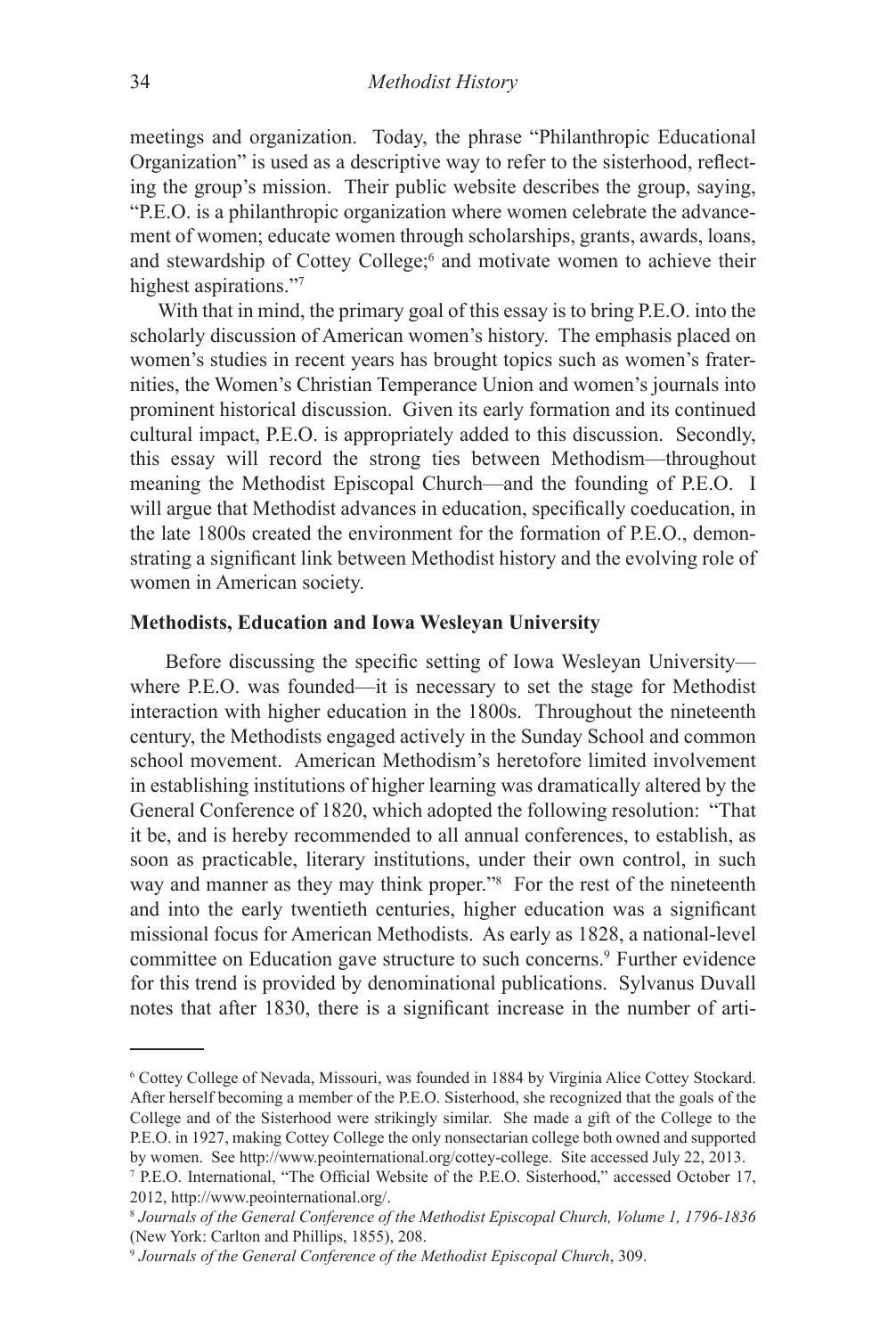cles on the topic of education in the *Methodist Magazine*. 10 Nathan Hatch has noted that the *Methodist Magazine* was converted into the *Methodist Quarterly Review* by Nathan Bangs in 1830, with the goal to offer a more serious and literary journal.<sup>11</sup> While this journal's focus on education might reflect the shift in its purpose, it is nonetheless significant to note that after 1830, articles on education appear more frequently. Higher education was becoming a focal point for Methodists.

A number of well-known nineteenth**-**century Methodists took up the cause of higher education. A prime example is Matthew Simpson, who, prior to his election to the episcopacy, was one of the first advocates of higher education for ministers.12 In 1839, Simpson became President of Indiana Asbury University, where he remained almost ten years. In his presidential inaugural address, Simpson describes the importance of education and its value for the nation, encouraging frontier education in particular.13 Matthew Simpson is particularly relevant to this story because of his intersection with at least two future Presidents of Iowa Wesleyan. The first, James Harlan, graduated in 1845, from Indiana Asbury while Simpson was still President. Harlan would later change the curriculum model of Iowa Wesleyan to reflect that of his *alma mater*. The second, the Rev. Dr. Charles Elliott, was added to the faculty of Iowa Wesleyan in 1856 and served as President there twice, from 1858 to 1861 and from 1863 to 1866. Prior to his time in Iowa, Elliott had worked as the editor of the *Western Christian Advocate* both before and after Simpson's own tenure for the periodical. From these examples, it is clear that during the nineteenth century, prominent Methodists often successfully championed efforts to create opportunities for higher education.

Compared with other denominations, Methodism came late to higher education. Still, as Douglas Montagna points out, once they resolved to participate, Methodists played a large role.<sup>14</sup> By 1844, the number of Methodistrelated colleges was second only to those affiliated with Presbyterian bodies.15 Between 1832 and the Civil War, thirty-four colleges were established by the Methodists<sup>16</sup> and by 1880 that number had risen to forty-four.<sup>17</sup> The growth was rapid and mostly successful, in large part because Methodists

<sup>&</sup>lt;sup>10</sup> Sylvanus Milne Duvall, *The Methodist Episcopal Church and Education Up to 1869* (New York: Columbia UP, 1928), 62.

<sup>11</sup> Nathan O. Hatch, *The Democratization of American Christianity* (New Haven: Yale UP, 1989), 204.

<sup>12</sup> H. B. Ridgaway, "Bishop Simpson," *Methodist Quarterly Review* 67 (January, 1885).

<sup>13</sup> Matthew Simpson, "Inaugural Address: Indiana Asbury" in *The Life of Bishop Matthew Simpson of the Methodist Episcopal Church* by George R. Crooks (New York: Harper & Brothers, 1891), 476-506.

<sup>14</sup> Douglas Montagna, "Education and the Refinement of Nineteenth-Century Methodism in the Midwest," *Methodist History* 44.2 (January, 2006): 97.

<sup>15</sup> Frederick A. Norwood, *The Story of American Methodism* (Nashville: Abingdon Press, 1974), 220.

<sup>&</sup>lt;sup>16</sup> Montagna, "Education and the Refinement of Nineteenth-Century Methodism in the Midwest," 97.

<sup>17</sup> Norwood, *The Story of American Methodism*, 304.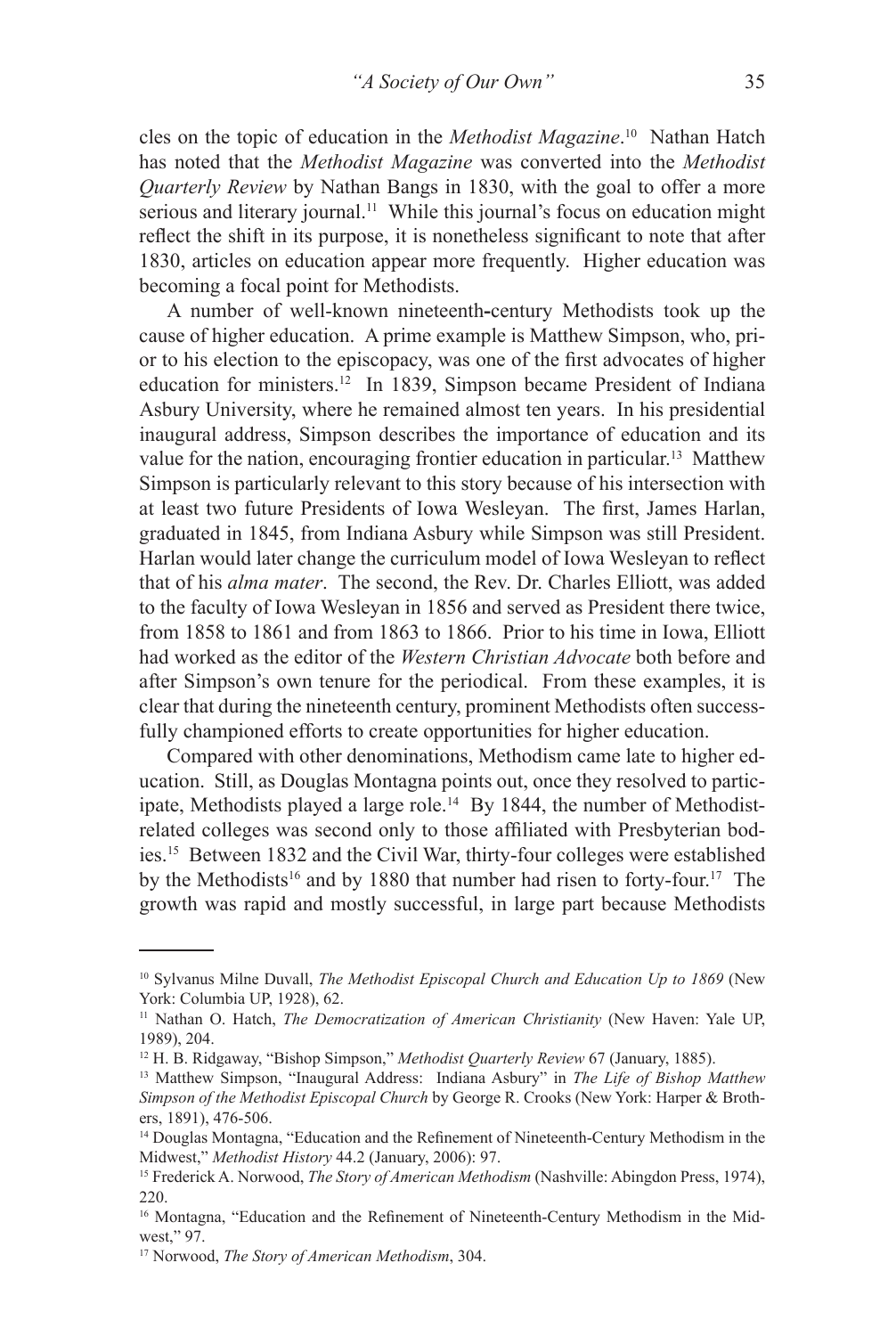did not understand education as competing with, but rather supportive of religious endeavors.18 By the late 1800s, it is arguable that Methodists were equally committed to literacy and to salvation.19

This newly found emphasis on higher education was especially prominent in the Midwest which was still a frontier region. Joanna Gillespie notes, "Midwestern Methodists prided themselves on being less awed by social rank and tradition than Easterners, and on being in the vanguard of education for the people."20 The small town of Mount Pleasant, Iowa, then, provides a window into higher education in Midwest Methodism during the mid and late 1800s as the home, not only for Iowa Wesleyan University, but also for the formation of P.E.O.

Iowa Wesleyan University opened in 1842 under the name Mount Pleasant Collegiate Institute (sometimes called simply the Institute). At the time of its opening it was not affiliated with any particular religious tradition. During the 1830s, a Methodist circuit rider—identified as the Rev. John Ruble—had begun preaching in the area of Mount Pleasant and by 1837, a forty-member congregation existed in the town.21 This group was interested in education and committed to furthering its progress in their area.22 By 1849, when the college was seven years old, the local Methodist Conference had accepted the college's requests for recognition and support under the Methodist name, a mutually beneficial relationship that brought conference financial support to the Institute.23 The name of the college was not officially changed to reflect this alliance until 1855, under the guidance of President James Harlan.24 (Recall that Harlan—later a United States Senator—also changed the curriculum of the school, making it follow the model of the newly established Indiana Asbury University.) At that time the Mount Pleasant Collegiate Institute became Iowa Wesleyan University, clearly Methodist-affiliated. The college required attendance at religious exercises, and Methodism became a part of the cultural climate. Yet, the story remains incomplete, because we have not yet explored the role of women in Methodist educational efforts, or more specifically at Iowa Wesleyan University. It is to these points that we now turn.

<sup>&</sup>lt;sup>18</sup> Montagna, "Education and the Refinement of Nineteenth-Century Methodism in the Midwest," 75.

<sup>19</sup> Joanna Bowen Gillespie, "The Emerging Voice of the Methodist Woman: *The Ladies' Repository*, 1841-1861," in *Perspectives on American Methodism: Interpretive Essays*, ed. by Russell E. Richey, Kenneth E. Rowe and Jean Miller Schmidt (Nashville, TN: Kingswood Books, 1993), 252.

<sup>20</sup> Gillespie, "The Emerging Voice of the Methodist Woman: *The Ladies' Repository*, 1841-61," 251.

<sup>21</sup> Louis A. Haselmayer, *A Sesquicentennial History of Iowa Wesleyan College, 1842-1992* (Mount Pleasant, IA: Iowa Wesleyan College, 1992), 7.

<sup>22</sup> Haselmayer, *A Sesquicentennial History of Iowa Wesleyan College*, 7.

<sup>23</sup> Clapp, *Out of the Heart*, 33. (Cross reference could also be made to the Iowa Conference Quarterly Minutes.)

<sup>24</sup> Haselmayer, *A Sesquicentennial History of Iowa Wesleyan College*.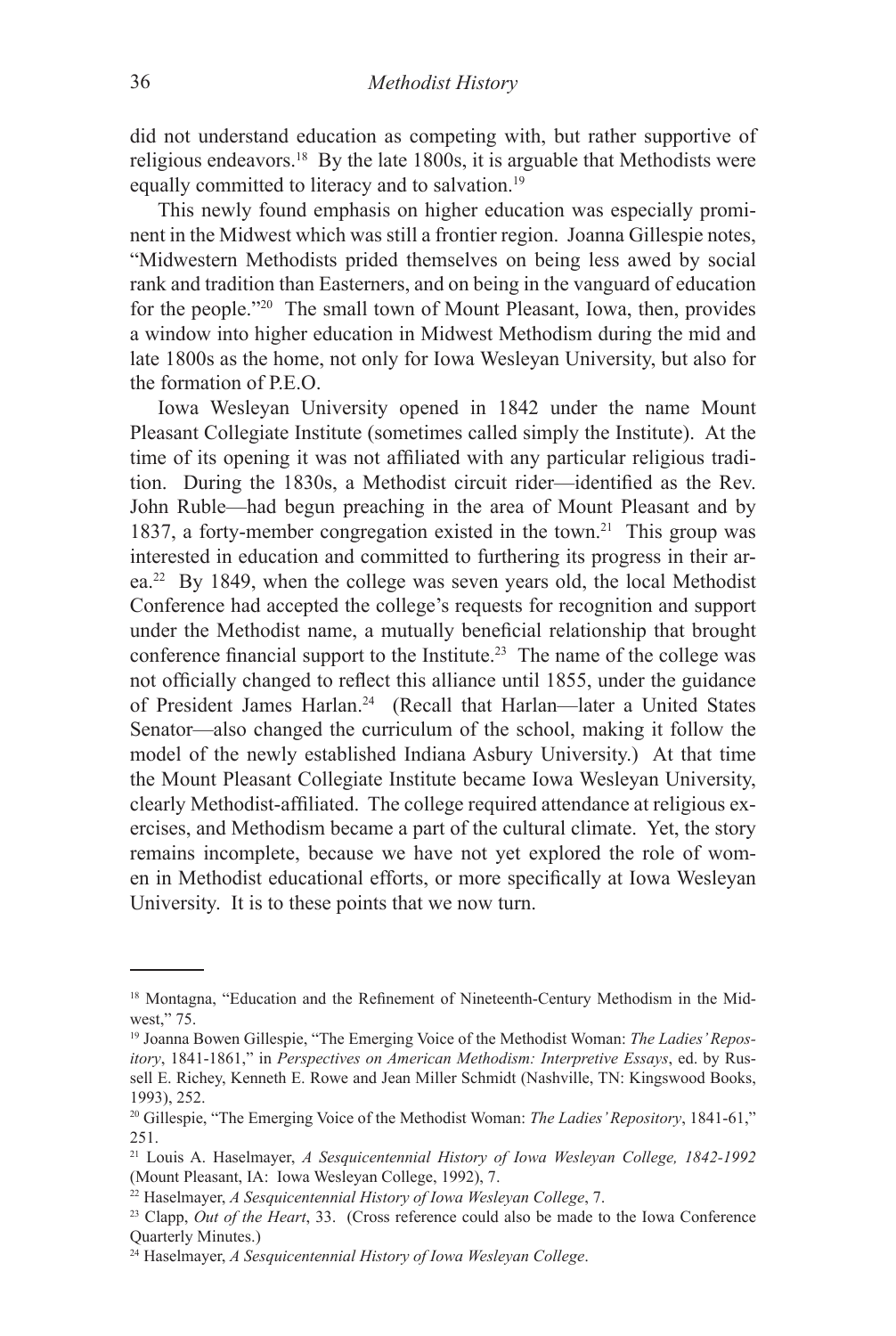#### **Methodists and Coeducation**

Methodists were integrally involved in the promotion of women's higher education during the 1800s. In the denomination's view, the cause of women's education was intertwined with Methodism's evangelistic and social emphases. Culturally, in the early 1800s women's participation in public roles was extremely rare. However, through broadening educational opportunities women's roles began to expand to include the social sphere. Methodists were involved in two ways: first, through the formation of women's colleges. In fact, the oldest women's college in the world is Wesleyan College in Macon, Georgia.25 Opening in 1836, it became Methodist affiliated in 1839. Second, Methodists promoted women's education through support of coeducation. Coeducational institutions were particularly prominent in the Midwest, and Iowa Wesleyan is a prime example. The frontier nature of the Midwest at the time allowed for pioneering attitudes that other parts of the country with strong traditions were slower to encourage.

Coeducation fostered the formation of a new kind of woman and created a new social group in American society: that of the well-educated, typically Protestant, woman.<sup>26</sup> Kristin Bloomberg writes, "By establishing coeducational colleges . . . Methodists created a transitional social space in nineteenth-century American culture that allowed for the identification of women as a political class, opening up the gender-biased dichotomies of public and private, secular and religious."<sup>27</sup> Bloomberg argues that coeducation was one way that Methodism influenced society by creating women who would go on to use what they learned to "become actors in the world."28 As will be shown, this was true of the women who founded P.E.O. at Iowa Wesleyan. Still, the changing role of women must be kept in perspective in order to understand the pioneering nature of the seven involved in founding the P.E.O. sisterhood. In 1869, when the federal Office of Education began keeping records**,** there were 63,000 people attending higher education institutions in America.<sup>29</sup> This represents about one percent of the population between the ages of eighteen and twenty-four years of age at that time.<sup>30</sup> The number of females in higher education, then, would have been less than 1% of the given population.

Iowa Wesleyan University was a coeducational university. There had been women faculty on the staff beginning as early as 1843 (Mount Pleasant

 $25$  See above, n. 4.

<sup>26</sup> Kristin Mapel Bloomberg, "Nineteenth-Century Methodists and Coeducation: The Case of Hamline University," *Methodist History* 47.1 (October, 2008): 49. 27 Bloomberg, "Nineteenth-Century Methodists and Coeducation," 49.

<sup>28</sup> Bloomberg, "Nineteenth-Century Methodists and Coeducation," 62.

<sup>29</sup> Thomas D. Snyder, ed., *National Center for Education Statistics, 120 Years of American Education: A Statistical Report* (United States Department of Education, January, 1993), 64.

<sup>30</sup> Snyder, ed., *National Center for Education Statistics, 120 Years of American Education: A Statistical Report*, 64 and 76.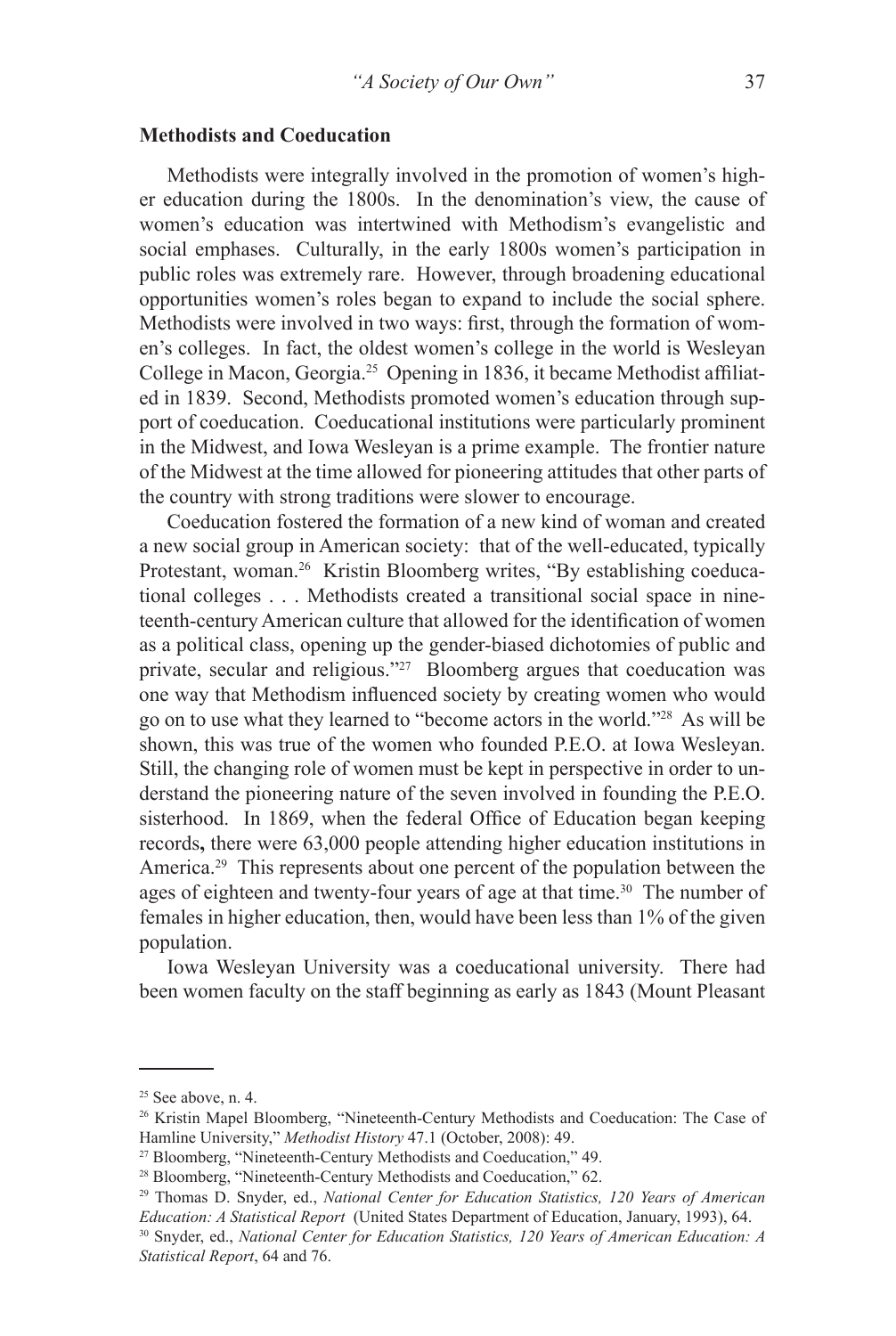Institute, recall, was founded in  $1842$ ).<sup>31</sup> Furthermore, the first woman to be awarded a degree was Lucy Kilpatrick in 1859.32 Women had a place at the table in this institution of higher education. As the Civil War drew to a close, enrollment of both men and women increased at the college. Alice Bird (one of the founders of P.E.O.) is recorded as saying, "In 1866 the Iowa Wesleyan University received an influx of life. The war was over; affairs assumed a stability one might rely upon, and from all around students came to our college; from the farm, from the town and from camp still wearing the fatigue coat of the soldier."33 It was in this Methodist coeducational environment that the seven founders of P.E.O. began their college days.

#### **The Founders**

Not surprisingly, perhaps, given the denominational affiliation of the school, each of the seven founding women has specific ties to Methodism. Since part of the purpose of this paper is to bring P.E.O. into historical discussion, a brief sketch of each woman is necessary.34 This will also allow for description of each of their specific relations to the Methodist movement. All seven of the women were active Methodists at the time of their college careers.

Mary J. Allen (Stafford) was a senior in 1869, the time of the society's founding. She was born and raised in Mount Pleasant, Iowa. She married Charles L. Stafford in 1871; he was a Methodist minister and later became president of Iowa Wesleyan. Her husband was also the leading minister of the Iowa Wesleyan Conference and was sent as a delegate to General Conference on four occasions. Mary was active in religious work at the college. She was remembered as using Christianity practically by applying it to all areas and problems of life.35

Alice Bird (Babb) was also a senior when the society was founded. She, too, was born in Mount Pleasant. Alice Bird became a teacher and at one time was the chair of Latin at Iowa Wesleyan. She married Washington I. Babb in 1873. She was well respected for her literary abilities, and people considered her a scholarly woman, as a reader and author.<sup>36</sup> Alice Bird was remembered as creating a Christian and Methodist home life for her family.<sup>37</sup>

<sup>31</sup> Evidenced by alumni records. Charles J. Kennedy and Lillian Kendig Rogers, *History and Alumni Record of Iowa Wesleyan College, 1842-1942* (Mount Pleasant, IA: Iowa Wesleyan College, 1942).

<sup>32</sup> Kennedy and Rogers, *History and Alumni Record of Iowa Wesleyan College*, 121-122.

<sup>33</sup> Haselmayer, *A Sesquicentennial History of Iowa Wesleyan College*, 18. There is no citation for the origin of this quote.

<sup>34</sup> Biographical information compiled from three sources: Kennedy and Rogers, *History and Alumni Record of Iowa Wesleyan College.* Clapp, *Out of the Heart* and Winona Evans Reeves, *The Story of P.E.O.*, 2d ed. (Des Moines, IA: Supreme Chapter of P.E.O., 1923). These two internal histories will be cited directly when biographical notes are made that are likely to be matters of interpretation.

<sup>35</sup> Reeves, *The Story of P.E.O.*, 11-12.

<sup>36</sup> Reeves, *The Story of P.E.O.*, 12-13.

<sup>37</sup> Clapp, *Out of the Heart*, 11-14.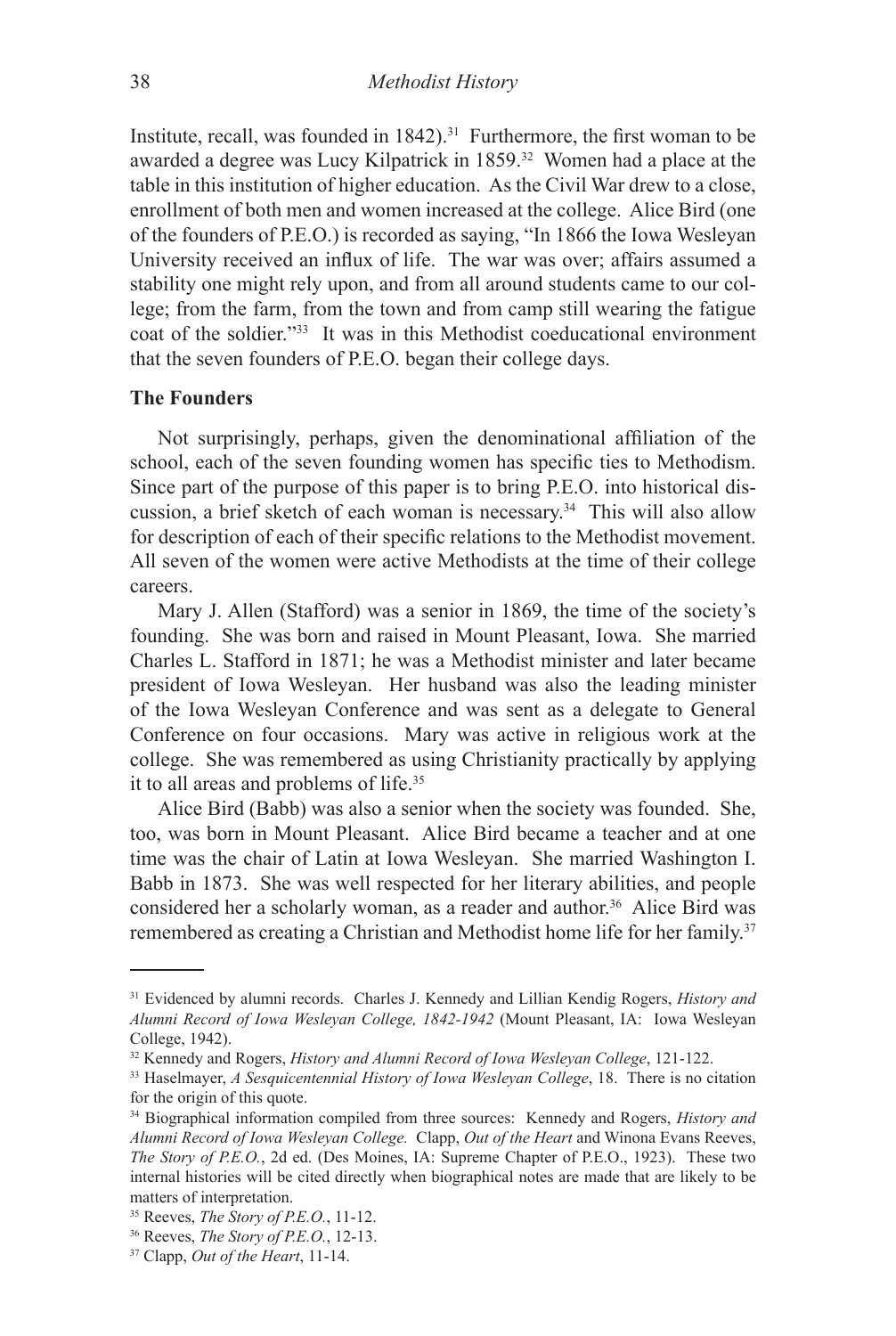Hattie B. Briggs (Bosquet) was another senior. Hattie's father was a Methodist minister. She worked as a leader in the church and on campus. In 1873, she married H. L. Bosquet. Little is recorded of her life, however, because Hattie died in 1877 (just shy of thirty years old).

Alice Virginia Coffin<sup>38</sup> was part of the class of 1869, as well. She entered the college late in the Civil War years when her father was called to war, as he chose to enroll all four of his children at Iowa Wesleyan at that time. Her story is the most varied, religiously speaking. She had strong family ties to the Quakers. Yet, she too grew up in a Methodist home, following in the footsteps of her mother's faith. She is the only one of the P.E.O. founders recorded to have changed denominational affiliation, later in life becoming Episcopalian. It is said this was because Alice Coffin enjoyed their rituals, not to mention she liked dancing, which Methodists at the time discouraged.39 Alice Coffin is also the only founder not to marry. She was a teacher.

Franc Rhodes (Elliott) is the last of the seven founders to graduate in the class of 1869. She married the son of Dr. Charles Elliott (a former college President, author of Methodist history books and one time editor of the *Western Christian Advocate*), Simon Charles Elliott, in 1872. Franc did graduate work at the University of Nebraska and studied at the Art Institute of Chicago. She was also a teacher. Of all the women involved in P.E.O.'s founding she is considered the most prominent in her continued advocacy for the advancement of women. Franc was acquainted with Susan B. Anthony, Frances Willard and others of the feminist movement. In 1884 she was appointed to represent Nebraska at the New Orleans Exposition, which is notable because it was the first time women were named to a world exposition. Franc also worked for many years to have women elected to the Methodist Episcopal Church's General Conference. This effort was successful following her years of advocacy.

Suela Rose Pearson<sup>40</sup> (Penfield) was a part of the class of 1871. Following her graduation she moved with her family to Washington D.C. and later went to New York and then on to Cleveland where she married W. A. Penfield in 1876. Suela did not keep up her work with P.E.O. after her college years.

The last founder to mention is Ella Stewart. Her father, the Rev. I. Stewart, was a Methodist minister. In fact, she lived at the Mount Pleasant Collegiate Institute in Pioneer Hall where her father served until 1855. She is the only woman who did not graduate from Iowa Wesleyan, as she left the school after three years to help at home, so Ella is not represented in the alumni records. Ella was also active in church and service activities, and taught piano.

The seven founders—Mary, Alice Bird, Hattie, Alice Coffin, Franc, Suela

<sup>38</sup> A small text deals specifically with Alice Virginia Coffin. See Stella Skiff Jannotta, *Alice Virginia Coffin: A Biographical Sketch*, 3rd ed. (Privately Printed, 1940).

<sup>39</sup> Clapp, *Out of the Heart*, 19.

<sup>40</sup> In the alumni records of Iowa Wesleyan College Suela's last name appears as "Pierson."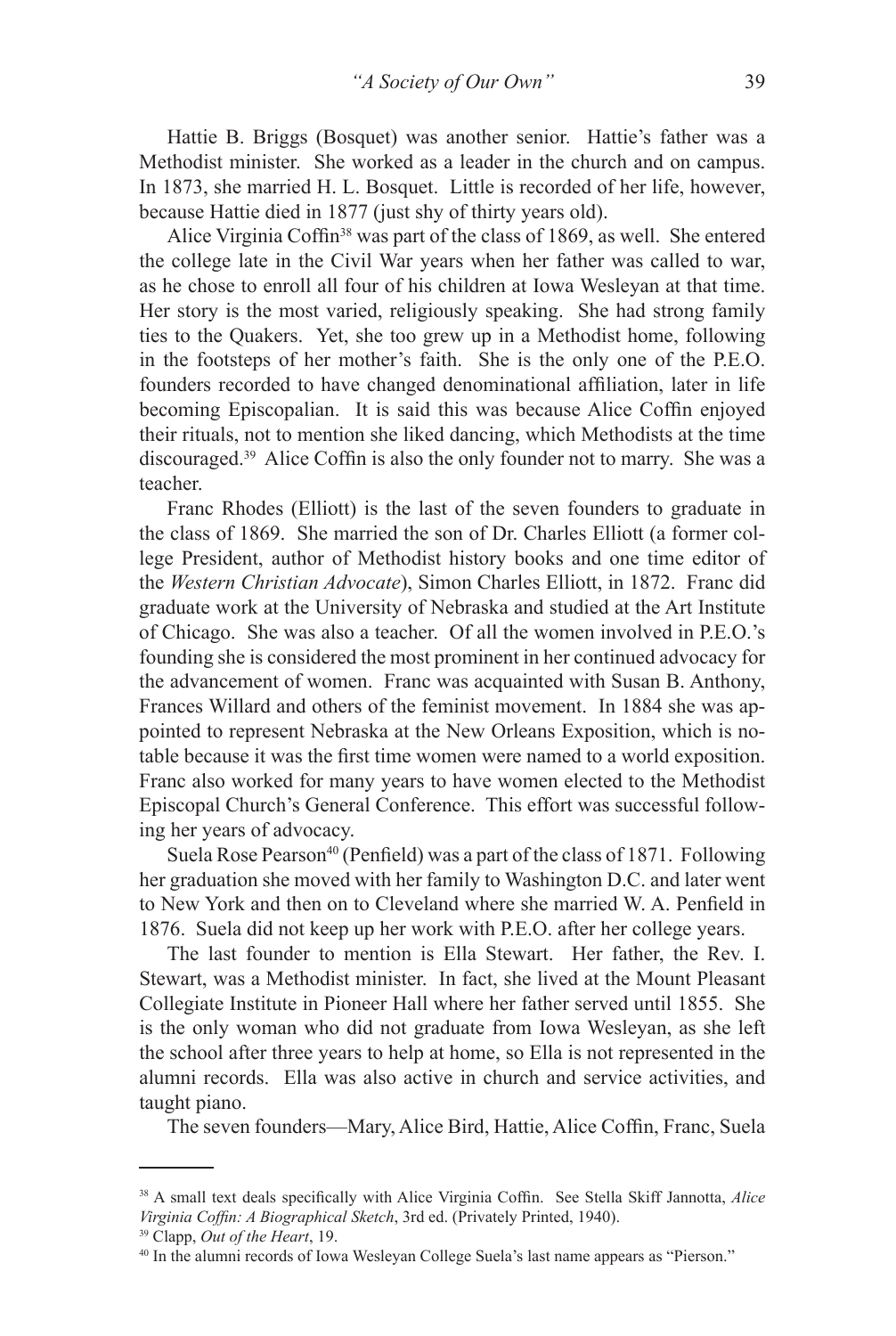and Ella—had more than just the Methodist name. They were formed by the Methodist church through their college careers and their leadership activities. Two had fathers who were clergy, and they grew up in the Methodist itinerating system, and one married a Methodist clergyman. Furthermore, at least one of the women had strong ties to others who were known for their advocacy of women's rights. This was the cultural milieu in which the founders of P.E.O. existed. Methodism was simply part of life for each of the women. Stella Clapp writes of the founders that "Theirs was a pioneer and religious background with highly significant emphasis on education."41 As such, they found themselves at Iowa Wesleyan University, a coeducational institution of the Methodist Church where their lives had ever expanding possibilities. They took advantage of these opportunities through the formation of P.E.O.

## **"A Society of Our Own"**

P.E.O was founded on January 21, 1869, by seven women who gathered in the music room of Main Hall at Iowa Wesleyan intent to form a 'society of their own' as Hattie Briggs is famous for saying.42 Previously, all the women had also been members of the campus literary society for women, the Ruthean Society (they continued to be active in the literary society). Now, they wanted to form a different kind of group; one that emphasized friendship. Alice Bird, during the second society meeting just a few days later, said that she wanted the society to be something substantial and lasting, more than just a college fraternity. $43$  She later wrote,

If there is any virtue in the founding of P.E.O. it is not on account of the founders, for we were all ordinary girls, but on account of the time of founding. It was the age of vision, reconstruction not only among national lines, but reconstruction of thought, minds, souls. Women's Clubs were demanded, they came just at the right time. It was strange soil for them to grow in, our lives were rigid, our paths were straight. Economy was the order of the day, but like Alpine flowers blooming in the snow, they bloom all the more luxuriantly because of the rigidity of the atmosphere. P.E.O. thrived, we were not bound by criticism or cynicism.44

The campus made room for the group, and in time it spread to the local

<sup>41</sup> Clapp, *Out of the Heart*, 8.

 $42$  The first fifteen months of the Original Chapter A minutes (the founding group) are missing according to Clapp, *Out of the Heart*, 31. Other early Original Chapter A minutes exist and have been preserved, but due to P.E.O. policy cannot be examined without being present in Iowa, at which time the researcher would need to be a member of the Sisterhood. Policy states that no chapter minutes can be photocopied or distributed. In lieu of these early records, reconstructions given by the founding members and a few P.E.O. history collections which were commissioned by the organization prove most helpful and become the primary sources available. Internal state histories are available for several states as well. And Reeves notes that she knew almost all of the founders personally, making her book a valuable source of information on the early years of P.E.O.

<sup>43</sup> Clapp, *Out of the Heart*, 32.

<sup>44</sup> Clapp, *Out of the Heart*, 2. I believe this is quoted from the *P.E.O. Record* of November, 1919.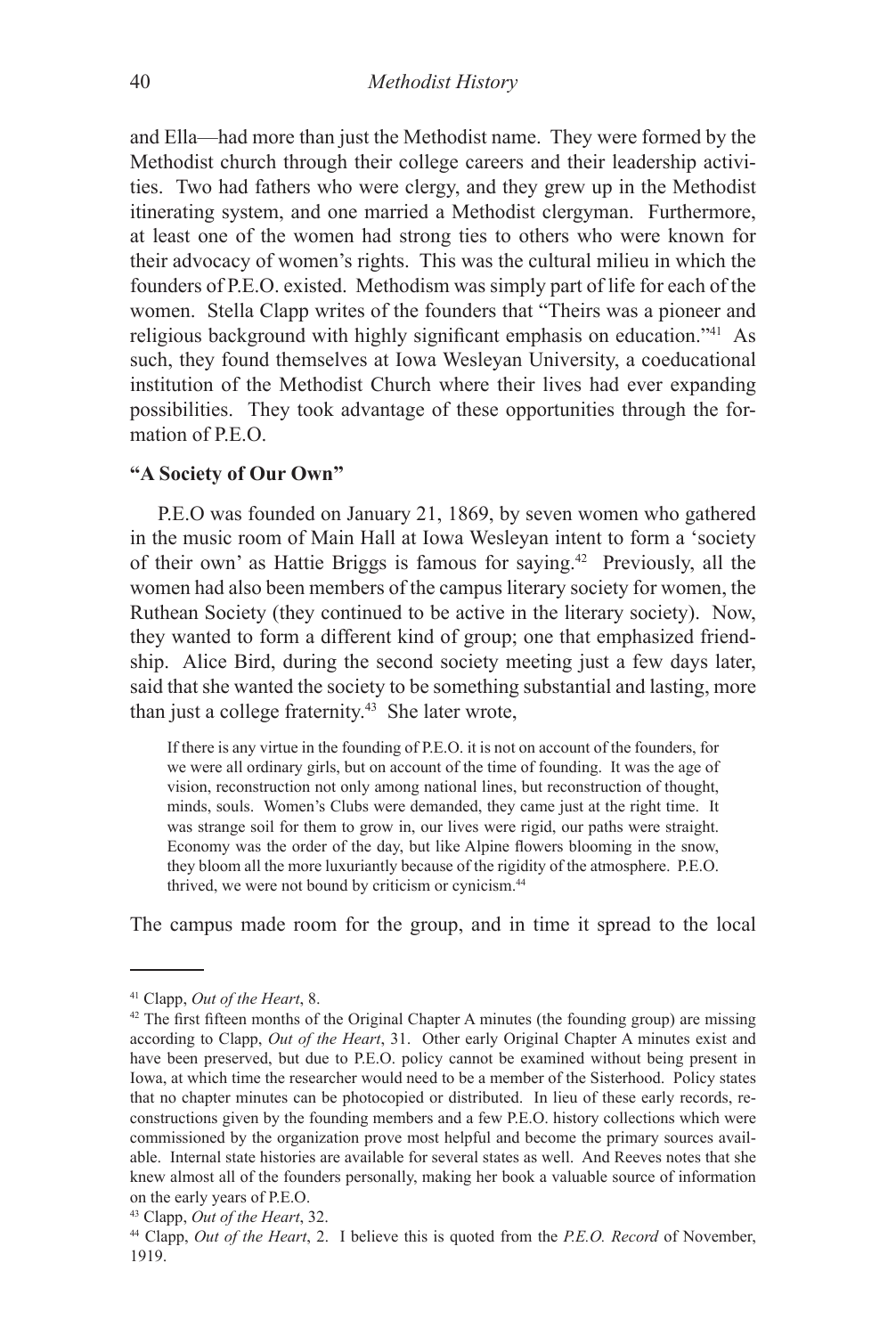female seminary, off the college campus, and eventually across the United States. Methodists in general were making room for women's societies. For example, later in 1869 the Woman's Foreign Missionary Society of the Methodist Episcopal Church was formed; Methodists supported and led in the Woman's Christian Temperance Union beginning in 1874; the Methodist deaconess movement began in the mid-1880s. Carolyn Gifford says that the impression is often given that these groups came out of the blue.<sup>45</sup> However, that is simply not the case. The changing culture of Methodism was participating in and supporting these opportunities for women.

More specifically, Methodist advances in higher education and coeducation had a direct impact on the formation of secret societies for women (which pre-date and even influence the more often discussed groups like the WCTU and WFMS). As noted above, the first known secret society for women was the Adelphian Society,<sup>46</sup> which ceased to exist during the Civil War, but reemerged in 1905; Clapp writes that it is "doubtful that the seven founders [of P.E.O.] ever mentioned or even heard of" the Adelphians.<sup>47</sup> However, the founders were aware of I. C. Sorosis (the Latin name, which today goes by Pi Beta Phi). I. C. Sorosis is the oldest continually existing secret society for women. The group began in Monmouth, Illinois in 1867, not far from Iowa Wesleyan. In fact, it was the expansion of a chapter of I. C. Sorosis onto the campus of Iowa Wesleyan that spurred the formation of P.E.O. Only a few of the founding seven women were invited to join the newly forming chapter, created on December 12, 1868. So rather than join I. C. Sorosis, the seven girls created their own society just one month later.

This rival society is an interesting story in itself, but for purposes of this essay, the point remains that the oldest secret societies for women either began at, or quickly spread to, a Methodist institution of coeducation. Equally of interest is that Iowa Wesleyan had only a minority of trustees by 1873 who opposed these societies, and so the groups became "an important factor" in campus life.48 P.E.O. was able to thrive, in part because of the climate in which it was formed and lived.

### **Further Religious Influences**

To claim that such strong connections existed between the founding of P.E.O. and Methodism in the late 1800s suggests that comments are in order about the role religion played in the Sisterhood itself. Fran Becque writes that the founders "depended on their religious teachings to frame their sisterhood because it was an integral part of their daily lives."49 The society

<sup>45</sup> Carolyn DeSwarte Gifford, "Sisterhoods of Service and Reform: Organized Methodist Women in the Late Nineteenth Century: An Essay on the State of the Research," *Methodist History*  24.1 (October, 1985): 20.

 $46$  See above, n. 4.

<sup>47</sup> Clapp, *Out of the Heart*, 34.

<sup>48</sup> Kennedy and Rogers, *History and Alumni Record of Iowa Wesleyan College*, 37 and 40.

<sup>49</sup> Fran Becque, "The Role of Religion in P.E.O.," *The P.E.O. Record* (May/June 2009): http:// www.peointernational.org/peo-record-16.